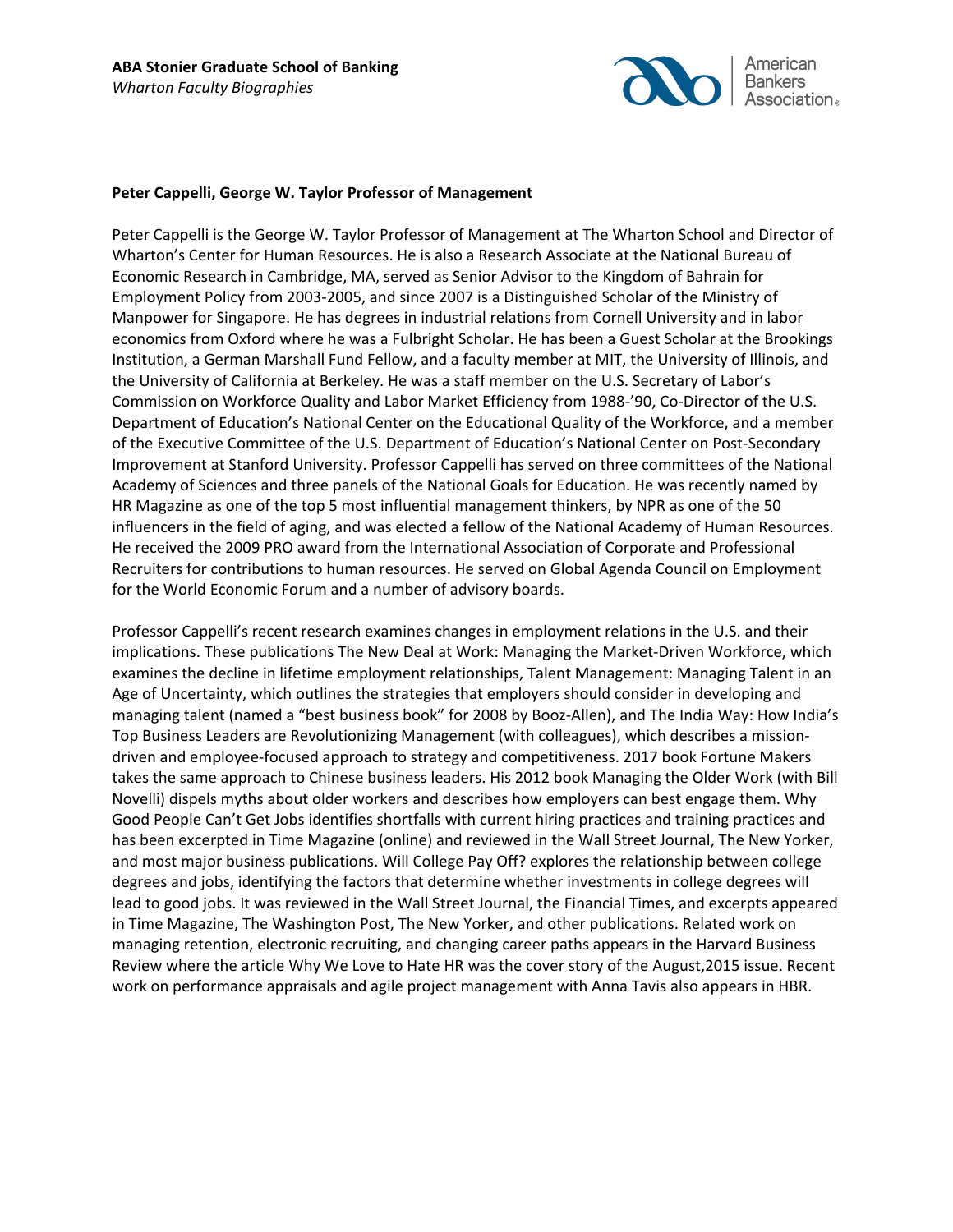

# **Stewart Friedman, Founding Director of the Wharton Leadership Program**

Stew Friedman has been on the Wharton faculty since 1984. He became the Management Department's first Practice Professor in recognition of his work on the application of theory and research to the real challenges facing organizations. As founding director of the Wharton Leadership Program, in 1991 he initiated Wharton's required MBA and undergraduate leadership courses. He also started and directs the Wharton Work/Life Integration Project; its mission is to develop leaders and enable change through action learning and applied research.

In 2001 Stew concluded a two-year assignment as a senior executive at Ford Motor Company, where he was director of the Leadership Development Center (LDC), running a 50-person, \$25 MM operation. In partnership with the CEO, he launched a corporate-wide portfolio of initiatives designed to transform Ford's culture, in which over 2500 managers per year participated. He brought his concept of "total leadership" to Ford Motor, which created measurable change in both increased business results and enriched lives. While Stew was at Ford, the LDC received major media attention (including profiles in Fast Company, Training and Development, and CIO). Near the end of his tenure at Ford, an independent research organization (ICEDR) identified the LDC as having achieved "global benchmark" status for leadership development programs.

Stew worked for five years in health care before earning his Ph.D. (1984) from the University of Michigan. He has published numerous books and articles on work/life integration, leadership, and the dynamics of change, including the widely cited Harvard Business Review article, "Work and life: the end of the zero-sum game" and, more recently, in the Academy of Management Executive, "The Happy Workaholic: a role model for employees." Work and Family – Allies or Enemies? (co-authored with Jeff Greenhaus, Oxford University Press, 2000) was recognized by the Wall Street Journal as one of the field's best. With Integrating Work and Life: The Wharton Resource Guide (Jossey-Bass, 1998), Stew edited the first collection of learning tools for building leadership skills for integrating work and life. His most recent book is the best-selling Total Leadership: Be a Better Leader, Have a Richer Life (Harvard Business Press).

Stew has consulted with a wide range of organizations and executives, including Jack Welch and Vice President Al Gore; he serves on numerous advisory boards; and he conducts workshops globally on leadership and the whole person, creating change, and strategic human resources issues. The recipient of numerous teaching awards, he appears regularly in business media (the New York Times cited the "rock star adoration" he inspires in his students), and was chosen by Working Mother as one of America's 25 most influential men in having made things better for working parents.

# **Anthony Palombit, Master Trainer**

Anthony brings more than three decades of corporate and consulting experience in the areas of executive coaching, organizational effectiveness and leadership development. His client list includes: BlackRock, Gymboree, Burlington Stores, Fitbit, VMware, Nike, Sensata Technologies, the NFL, Cirque du Soleil, IBM, EBay, PayPal, Microsoft, Pfizer, American Express, the UN, the CIA, the Department of Defense, Victoria's Secret, Cisco, Biogen, Eli Lilly, and Logitech.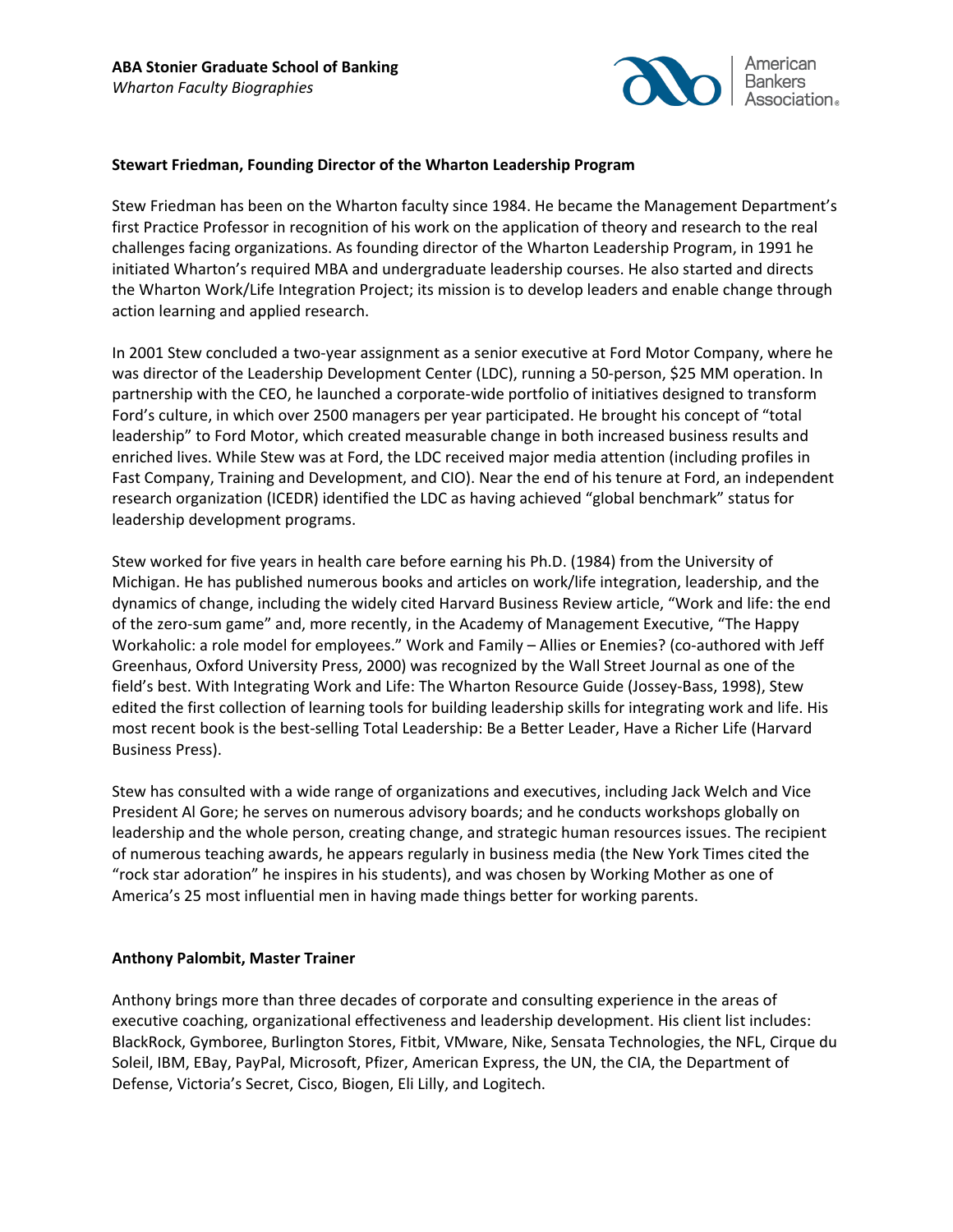

Anthony specializes in coaching CEOs of Fortune 1000 companies and the executives that report into them. In addition to coaching, he designs and facilitates executive team off-sites and leadership summits.

Anthony teaches in the Executive Education Program at the Wharton School of Business. He has extensive expertise in the field of leadership development assessments (personality, emotional intelligence, leadership impact, 360s and thinking styles) and has trained and certified over 2,000 facilitators, executive coaches and therapists in use of these technologies. He has led efforts in the design, development and delivery of customized, enterprise-wide leadership development programs. Some of the courses he developed and delivered include: Sets Strategy and Drives Results, Leveraging Unconscious Bias to Make Better Business Decisions, Brings Out the Best in People, Client and Market Insight and Builds Process and Organizational Excellence.

He spent six years working abroad in Europe, Asia and the Caribbean coaching leaders how to effectively manage in global environments. He is conversant in French.

Anthony is a licensed, clinical psychologist in the state of California and has a clinical practice in San Francisco working with individuals and couples in a therapeutic capacity.

Anthony has a BS degree in Chemical Engineering, a BA in Biochemistry, MAs in Graphic Arts and French Literature and a Ph.D. in Psychology.

In his free time, Anthony is a documentary filmmaker, enjoys traveling with his partner and hanging out with their many animals.

## **Roch Parayre, Partner**

Roch Parayre is a partner in Heidrick & Struggles' Philadelphia office and a member of the Leadership Consulting Practice. He was previously a senior partner at Decision Strategies International, a global strategy and leadership development advisory firm acquired by Heidrick & Struggles in 2016, where he also led the Blue Ocean Strategy Practice.

A strategist and master teacher, Parayre has advised organizations on five continents across a broad spectrum of industries, helping them grow and transform their businesses. He is an expert and conducts executive education seminars on the topics of decision-making, scenario planning, innovation, and strategy. Parayre teaches in executive education programs at Wharton Executive Education, at CEDEP and INSEAD in France, for Duke Corporate Education, and at the Tuck School of Business at Dartmouth College. He was previously a senior fellow at the Mack Institute for Innovation Management at Wharton and a faculty member at the Cox School of Business at SMU, where he won numerous MBA teaching awards. His published works are in a variety of academic journals, industry reports, and trade publications.